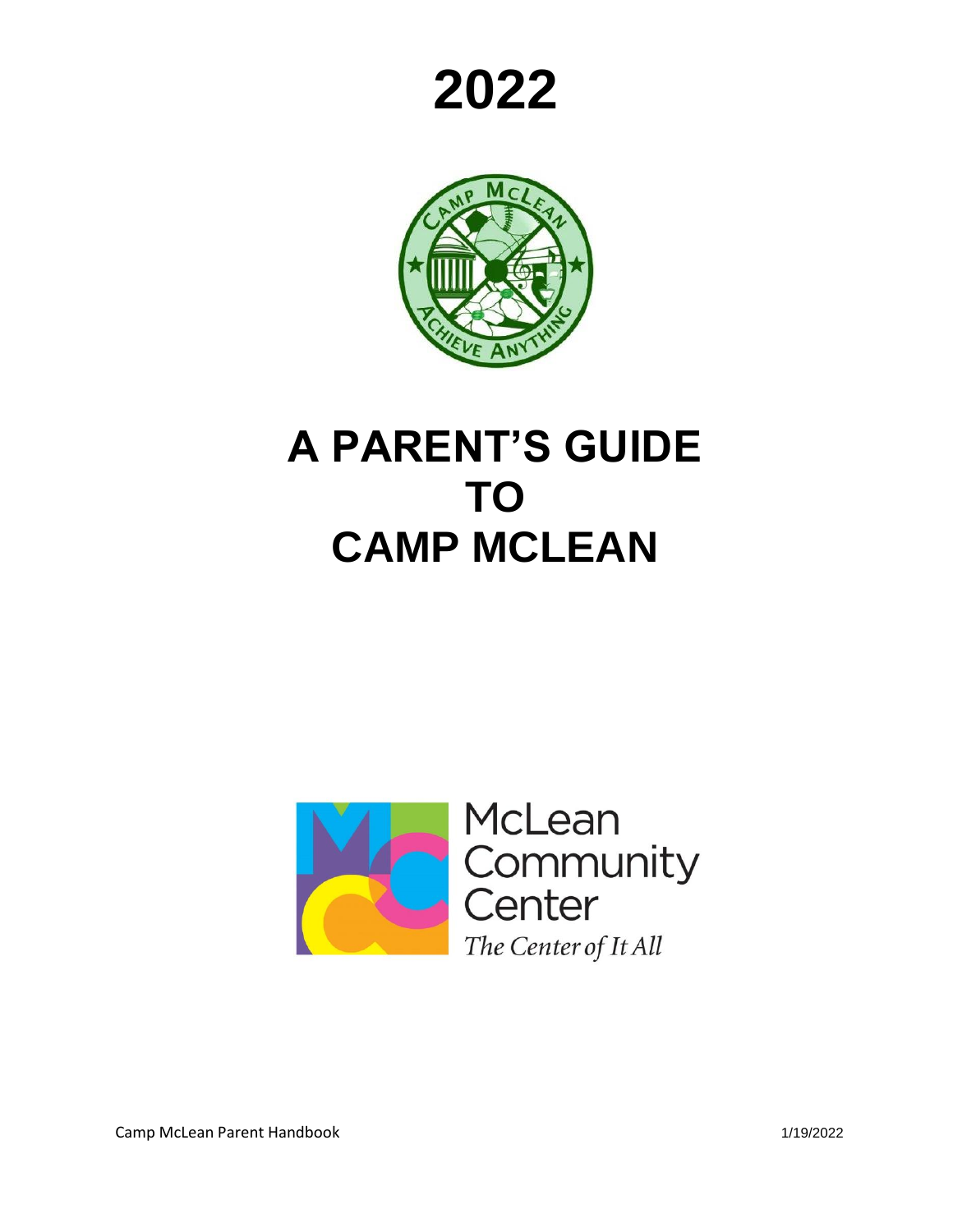# **Covered in the Handbook.**

(in order)

**Camp Philosophy Child Day Center License Additional Required Forms Parent/Staff Communication Camp Hours and Days of Operation Arrival on the First Day COVID-19 Policies and Procedures Special Arrangements Release of Children to Authorized Persons Absence from Camp Discipline of Campers Policy Regarding Illness Communicable Diseases Child Abuse Camper Accident Medical Coverage Swimming Magicians, Jugglers, Ringmasters Field Trips Vehicle Rules Camp Surveys Parental Visits Camp McLean T-Shirts Clothing for Camp and Children's Belongings Electronic Devices Lunches Medication Summer Heat (Code Red or Higher Alerts) Sunscreen, Lotion, and Insect Repellent Emergency Situation Communication Camp McLean Management Team**

*Camp McLean is a program of the McLean Community Center, an agency of Fairfax County Government. www.mcleancenter.org*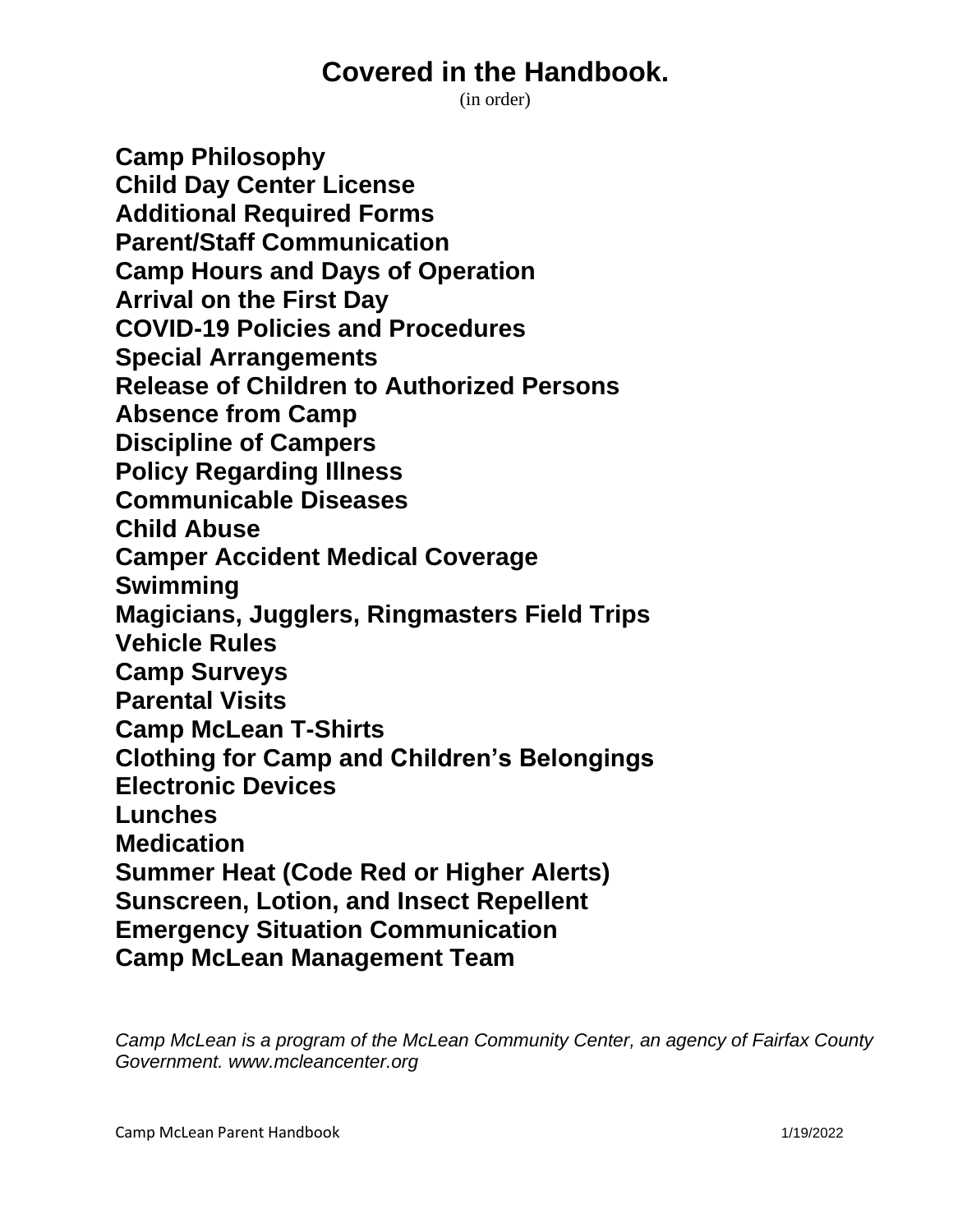# **Camp McLean**

#### **Camp Philosophy**

Camp McLean is designed for your child to experience the fun and excitement of summer day camp in an enriching and safe environment. Each day offers structured activities in arts and crafts, nature, sports, games, music and drama, and other special activities. Under the guidance of experienced and energetic counselors, children are encouraged to express their creativity, improve their social and physical skills, develop new interests, gain independence, and develop a positive self-image through hands-on activities. The program recognizes children as unique individuals who deserve the right to be treated equally with fair and consistent limits.

## **Child Day Center License**

Camp McLean is licensed by the Department of Education of the Commonwealth of Virginia. The license certification, along with the most recent licensing inspection, is posted in the camp office for parents to review during the camp's operational hours. Standards for licensed child day centers address certain health precautions such as: adequate play space, the ratio of children per staff member, the safety of equipment, programs, record keeping, and building codes. Compliance with standards is confirmed by periodic visits to the site by a licensing agent. In addition, parents have the option to register a complaint for investigation or obtain additional information by contacting the Department of Education, Fairfax Licensing Office, 3701 Pender Drive, Suite 450, Fairfax, VA 22030.

#### **Required Forms**

The following forms are required by one month prior to the start of camp. **Note: Without these forms, your child will not be admitted to camp.** Please drop the completed forms off to the Camp Director at the Old Firehouse, [1440 Chain Bridge Rd,](http://maps.google.com/maps?f=q&source=s_q&hl=en&geocode=&q=1440+Chain+Bridge+Rd+Mclean+VA&sll=38.944507,-77.163516&sspn=0.00791,0.012875&ie=UTF8&ll=38.934527,-77.17859&spn=0.007912,0.012875&t=h&z=16) McLean, VA. The following documents are required:

 **Camper Information Form**: The parent or guardian must sign a completed Camper Information Form including all attachments (e.g., Sunscreen and Insect Repellent Permission form.) All sections must be completed and returned. Forms are available at the Old Firehouse or online at www.mcleancenter.org.

 **Commonwealth of Virginia School Entrance Health Form**: This is included in the Camper Information Sheet/Welcome to Camp McLean packet. Submit a completed form that is signed and dated by your physician within 12 months prior to the start of camp. A copy of the same form that was submitted to your child's school is acceptable if it was signed within the required date range. Copies of the form are available at the Old Firehouse or online at [www.mcleancenter.org.](http://www.mcleancenter.org/)

**Verification of Camper Identity**: Old Firehouse staff must verify the camper's identity

Camp McLean Parent Handbook 1/19/2022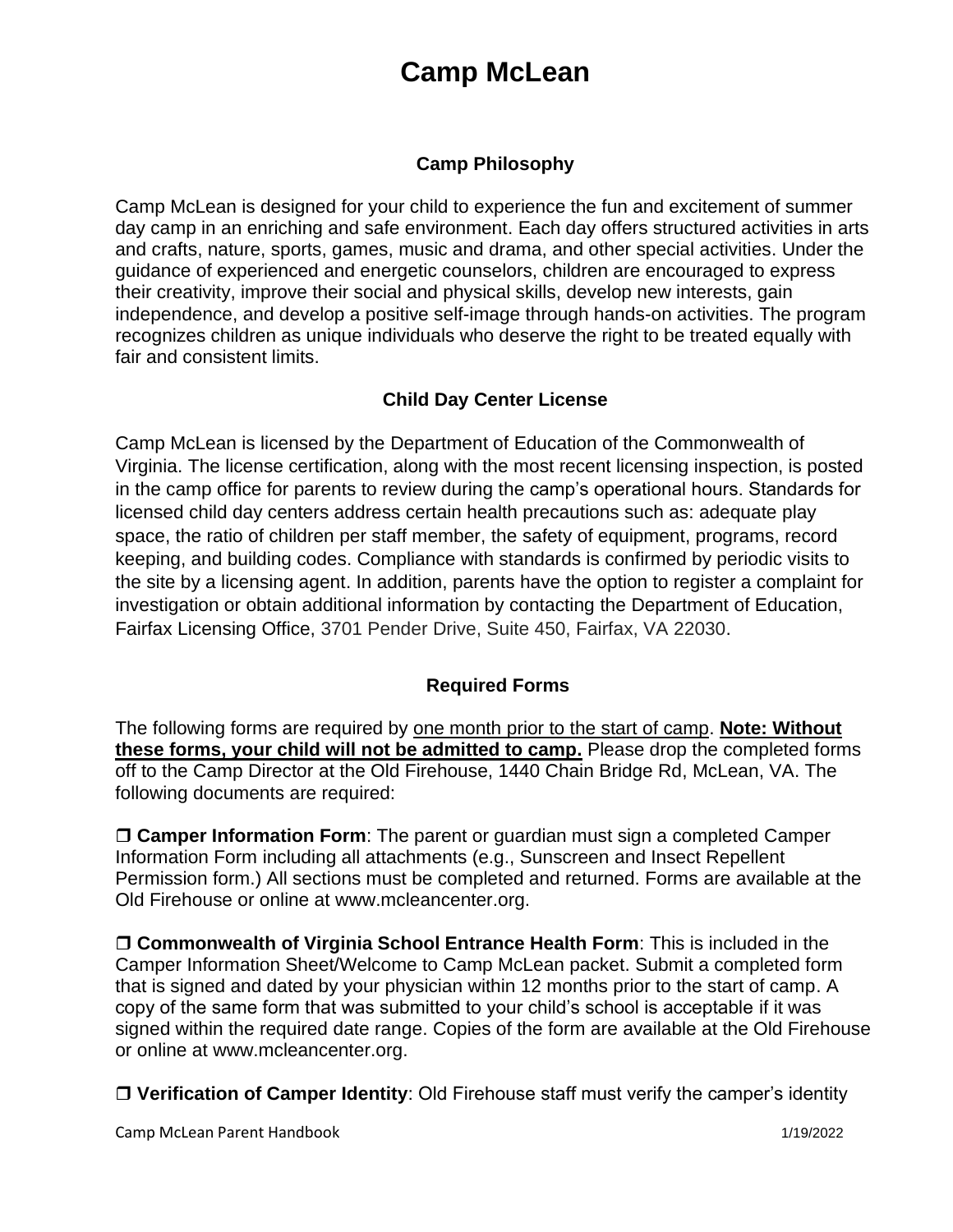and age in accordance with the Code of Virginia Laws and Related Statutes on submission of paperwork. One of the following documents may be used:

- Certified copy of campers' birth certificate
- A U.S. passport (or US State Department issued documentation)
- Virginia school report card

Please **do not leave originals** at the Old Firehouse!

**Medication Authorization Form (required if medications need to be administered** 

**during camp):** The parent or guardian and a physician must sign a completed form for medication administration; including medical information and a list of allergies. (See special section on "Medication" below if your child needs medication at camp.)

#### **Parent/Staff Communication**

A direct telephone line to the Camp Office will be provided to you on the first day of camp. Please understand that the Camp Office telephone may not always be answered as staff may be involved in a camp activity outside the office. You may leave a message. Please do not call the school, the McLean Community Center, or the Old Firehouse directly. Emails may be directed to Camp Director at **Aaron.Greene@Fairfaxcounty.gov**

#### **Camp Hours and Days of Operation**

| <b>Camp</b>                                  | <b>Days</b>     | <b>Camp Hours</b>     | <b>Pick-up Time</b>     |
|----------------------------------------------|-----------------|-----------------------|-------------------------|
| <b>Lion Tamers</b>                           | Monday - Friday | $9$ a.m. $-1:30$ p.m. | 1:30 p.m. $-$ 1:45 p.m. |
| Magicians<br>Jugglers<br><b>Ring Masters</b> | Monday - Friday | 9 a.m. -4 p.m.        | 4 p.m. $-4:15$ p.m.     |

#### **Camp McLean will be closed on June 20, 2022, and July 5, 2022, in observance of Juneteenth and Independence Day, respectively.**

#### **Arrival on the First Day**

Please arrive promptly at 9 a.m. Camp staff will be available to direct campers to the appropriate locations in the school. Please exercise great care with your camper in the parking area. **All Campers MUST have complete paperwork before they will be permitted to remain at Camp.**

# **Camp McLean's COVID 19 Policies and Procedures**

Our COVID precautions start with following the current Center for Disease Control and Prevention's guidelines of wearing a mask while attending camp, maintaining social distance, frequent hand washing and sanitizing by campers and staff, and increased cleaning and sanitization of high-touch areas. Also instituted as an extra layer of protection, a daily morning health check of campers and temperature check. Fairfax County requires staff to complete a daily health check before they start work. Campers will be required to wash their hands immediately upon entering the program.

Camp McLean Parent Handbook 1/19/2022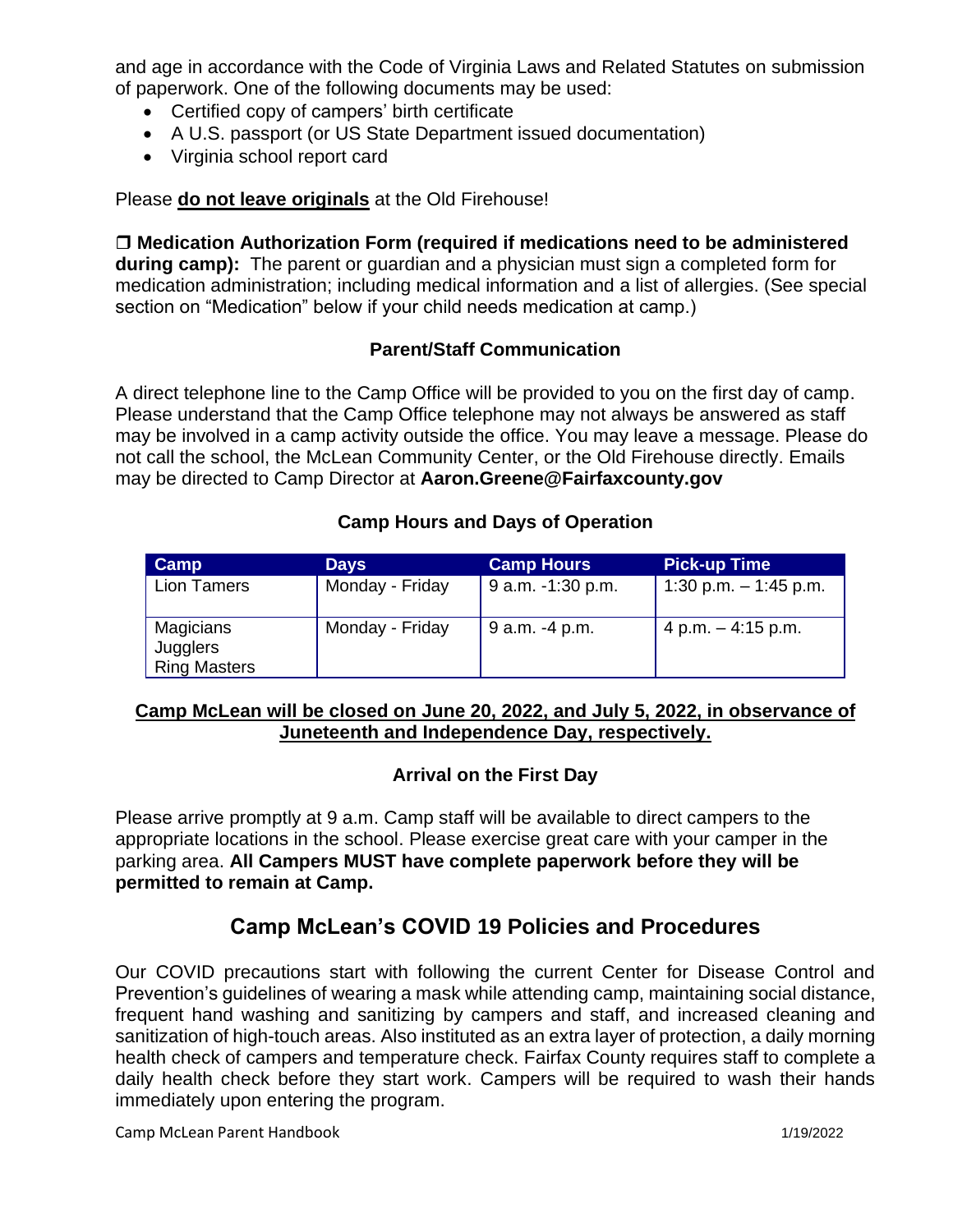Campers must have completed and submitted the Camper Information Packet before they can enter camp. Campers are required to bring a mask or face covering every day. Campers must remain at home if they are sick, experiencing symptoms of illness, if anyone in their household has any signs or symptoms of COVID-19, have been in close contact with anyone who has COVID-19 or are concerned that they may have been exposed to COVID-19.

**Drop Off: Camp McLean will have check-in stations outside**. **A parents/guardian must be present for drop-off and will sign a health affirmation attesting that their child does not have COVID-19 nor any COVID-19 symptoms and has not been exposed to COVID-19.** Following check-in, another Camp McLean staff will escort your camper into the building. **Parents will not be allowed inside the building, unless for an emergency**. Camp McLean Staff will check the student's temperature each morning and after lunch. If the temperature is at or above 100.4 in the morning, the child will not be admitted to the program that day. If the temperature is at or above 100.4 following lunch, parents/guardians will be informed by Camp Management regarding camper pick up.

**Late Arrival: DO NOT SEND YOUR CHILD(REN) INTO THE BUILDING! Parents must call Camp Management (571-385-7840), so that staff can meet you and your camper at the front door.** Camp staff will escort the late camper to his or her group activity area. We request that every effort be made to bring children to camp on time. When tardiness is expected please notify the camp in advance by providing a written note or email. If your child is late on a Field Trip Day and their group has left, we are unable to care for the child at camp.

**Pick Up: You MUST park and come to your campers' respective station** for pick-up. People authorized for pick-up must be at least 18 years old and **show their driver's license for positive identification before the child will be released from camp each day**. Pick-up time is any time during the 15 minutes after camp ends.

**Early Pick-up:** Authorized adults picking up campers early **must call Camp Management**, so that they can bring your camper out to you. These procedures are essential for our camp staff to properly supervise the children and reduce the spread of potential illnesses.

**Late Pick-up:** Authorized adults picking up campers late **must call Camp Management**, so that they can bring your camper out to you. A pick-up is considered late, if the parent arrives after the end of the normal pick-up time (1:30 - 1:45 pm for Tots, 4 - 4:15 pm for others). A late fee of \$15.00 per child will be assessed for every 15 minutes (1:45 to 2:45 for tots, 4:15 to 5:15 for all others), up to 1 hour (beginning at the end of the pick-up window), or part thereof, if late. If a camper is not picked up by 4:30 pm, we will attempt to contact parents first. If we cannot contact parents, we will contact emergency contacts. If no contact can be made within an hour, we will contact Child Protective Services and follow DPS recommendations which may lead to calling the local police department. We will leave a message for you with the location of your child.

In the event of an emergency, the same guidelines will be followed but we will not charge late fees.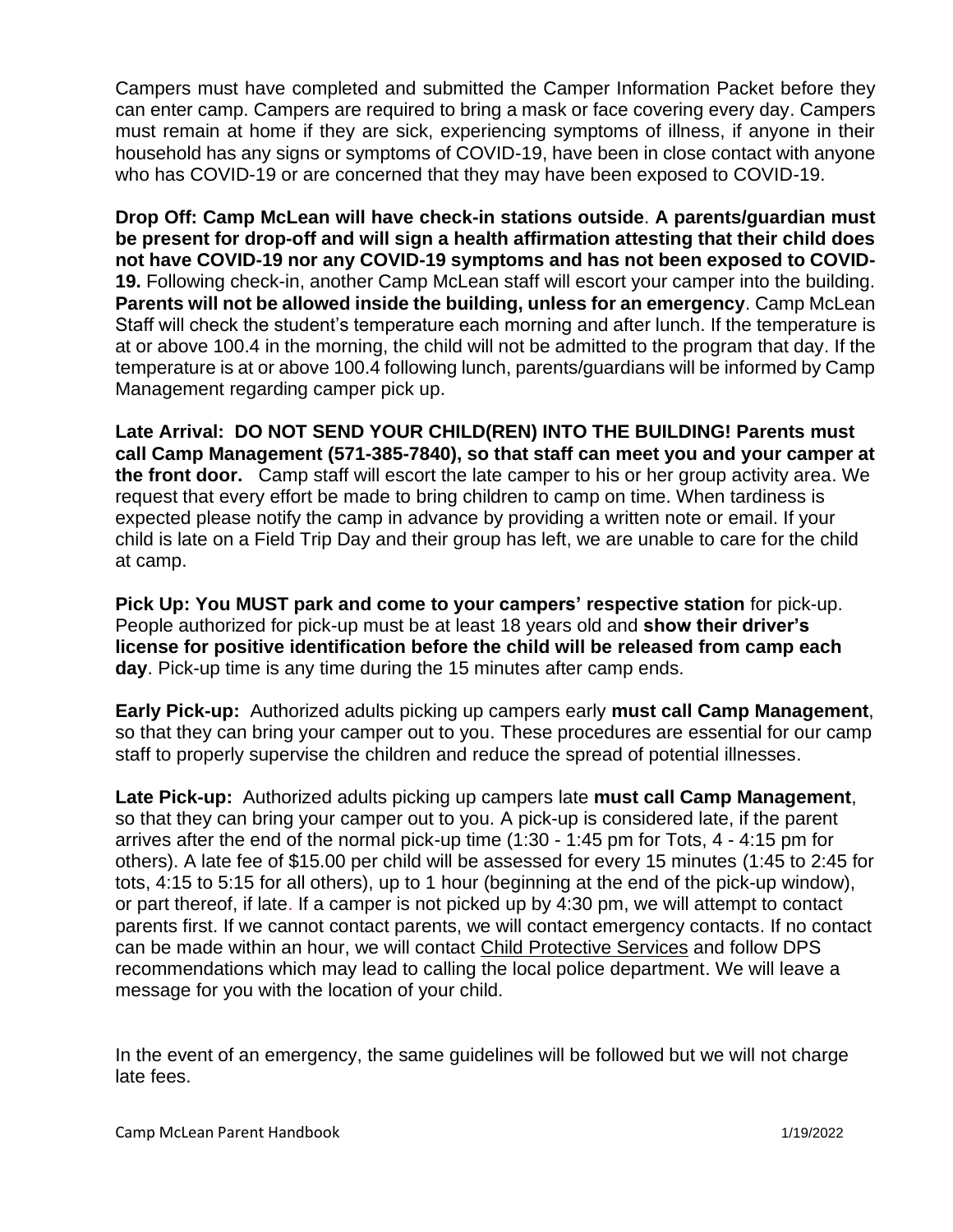Late parents must call Camp Management to pick up their child(ren). We will accept checks made payable to the McLean Community Center. Late fees are due at the time of late pickup. Late fees must be paid before children can return to camp on the following day or event.

#### **Special Arrangements**

To make special arrangements for your child, please contact the Camp Office at least three days prior to the date you are seeking. You may make requests to the Camp Office by delivering a written note with your child. We ask that special arrangements be avoided whenever possible on the first day of each session.

#### **Release of Children to Authorized Persons**

Indicated on the Camp McLean Camper Information Sheet are specific persons authorized to pick up your child. Your child will be released only to those individuals listed on the camper information sheet. Any requests to limit authorization to either parent must be substantiated by appropriate court documents.

As required by Article 63.2-1813 of the Code of Virginia, custodial parents have a right to be admitted to the camp facility. Access to the camp facility or release of your child cannot be legally denied to either parent or guardian unless there is an active restraining order or current schedule of court-ordered visitation rights on file.

If an emergency arises and you require someone other than those authorized persons to pick up your child, you must provide a written note authorizing the change. We will accept an email to **Aaron.Greene@Fairfaxcounty.gov** The person authorized to pick up your child must also provide photo identification. The camp reserves the right to call for verbal verification. **Camp McLean reserves the right to refuse to release a child without proper identification provided by the person authorized for pick-up.**

#### **Absence from Camp**

When you know in advance that your child will be absent from camp please notify the camp by providing a written note or email. When the absence is not scheduled, please call the camp at **571-385-7840** before 9 a.m. or email **Aaron.Greene@Fairfaxcounty.gov**

#### **Discipline of Campers**

Camp staff approach discipline in a positive, consistent, and constructive manner. When children have difficulty controlling their behavior, we try to redirect their behavior by providing positive alternatives. The staff involved tries to talk to the child privately to discuss the individual's behavior. As a result, the child may be directed to do another activity individually within the group. If the inappropriate behavior persists, the child may be excluded from an activity for a period.

If a child's misbehavior continually causes disruption to an entire group or individual(s), the director will be asked to resolve the conflict. The parents will be informed of the camper's behavior and every effort will be made to help the camper to adjust and succeed at camp. If working together cannot resolve the problems, the child will be dismissed from camp for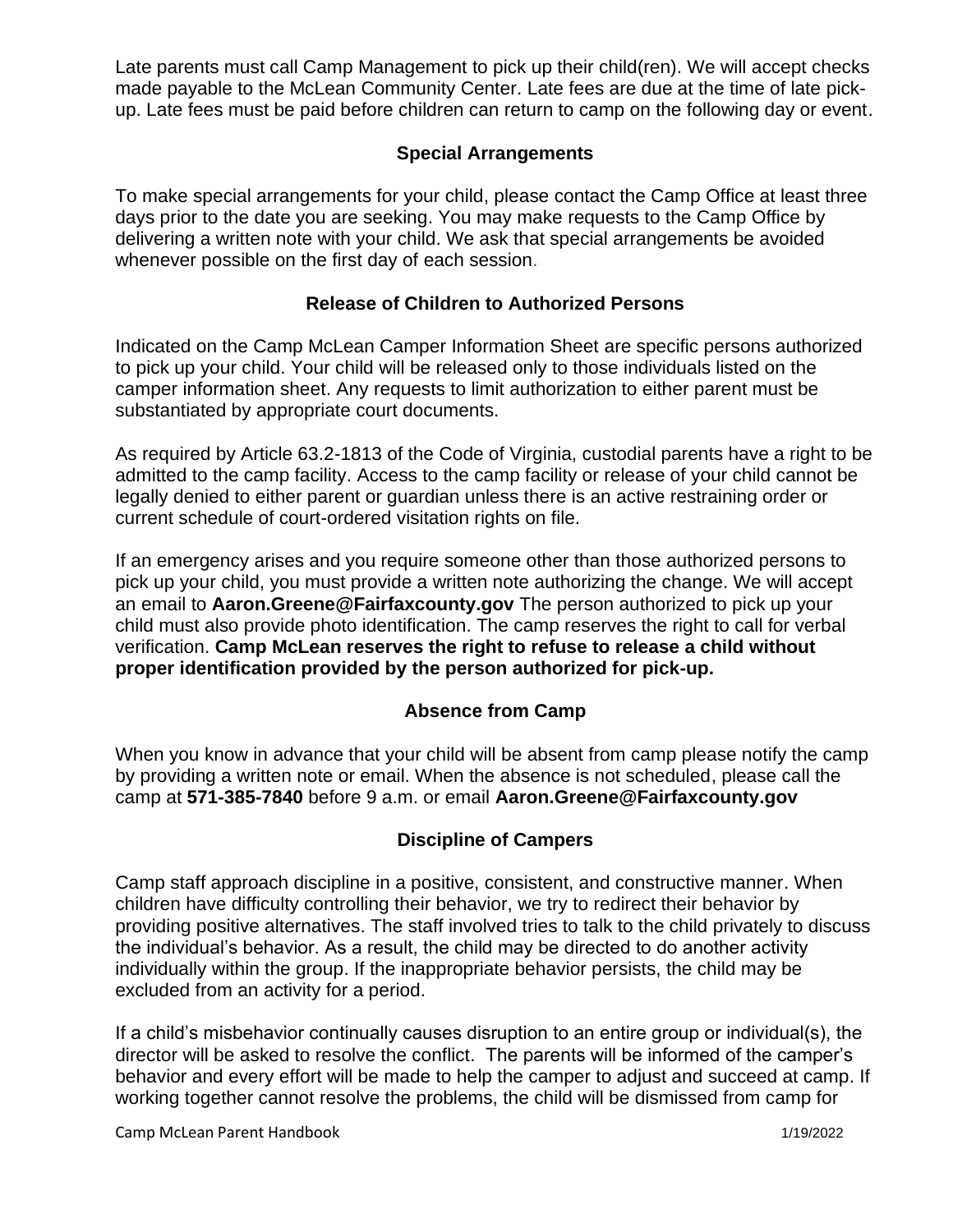uncontrollable and disruptive behavior, endangering him/her and other campers, or inability to abide by camp rules. The amount of notice before removal from camp will be determined on a case-by-case basis by the Camp Director and Old Firehouse Management. *There are no refunds under these circumstances.*

#### **Policy Regarding Illness**

Please do not send a child to camp who has been sick within the last 24 hours. Campers that are sick and arrive at camp with conditions such as a temperature of over 100.4 degrees, vomiting, diarrhea, [Pinkeye \(Conjunctivitis\),](http://kidshealth.org/parent/infections/bacterial_viral/conjunctivitis.html) or lice will not be able to stay at camp. The camp agrees to notify the parent/guardian whenever the child becomes ill. The parent/guardian will arrange to have the child picked up as soon as possible but not more than one hour from the time of notification. A sick child will be made as comfortable as possible in the camp office away from the other children until arrangements can be made to have the child taken home. In the event your child becomes ill while participating in a field trip you may be required to travel to the field trip site to pick up your child.

#### **Communicable Diseases**

In the case that a child or any member of the immediate household has developed any communicable diseases, as defined by the Virginia Department of Health [\(http://www.vdh.state.va.us\)](http://www.vdh.state.va.us/), they are required to inform the center within 24 hours. Life threatening diseases must be reported immediately to oldfirehouse@mcleancenter.org or 202-288-4035.

#### **Child Abuse**

Camp McLean is mandated to report any suspected incidence of child abuse and/or neglect in accordance with Article 63.1-248.3 of the Code of Virginia.

#### **Camper Accident Medical Coverage**

Camp McLean has accident medical coverage insurance through Cigna Insurance Agency. Campers are provided accident medical coverage while attending camp, including travel while attending camp; while participating in any regularly scheduled and supervised camp activity; and while traveling directly without interruption to or from camp when transported by camp authorized vehicles.

#### **Swimming**

Magicians, Jugglers, and Ring Masters Campers will be transported by a commercial vehicle to a local pool. Your child will swim once per week. You will be notified of your child's swim day prior to the trip.

Your child(ren) will need the following items on swim days:

- swimsuit
- towel

Camp McLean Parent Handbook 1/19/2022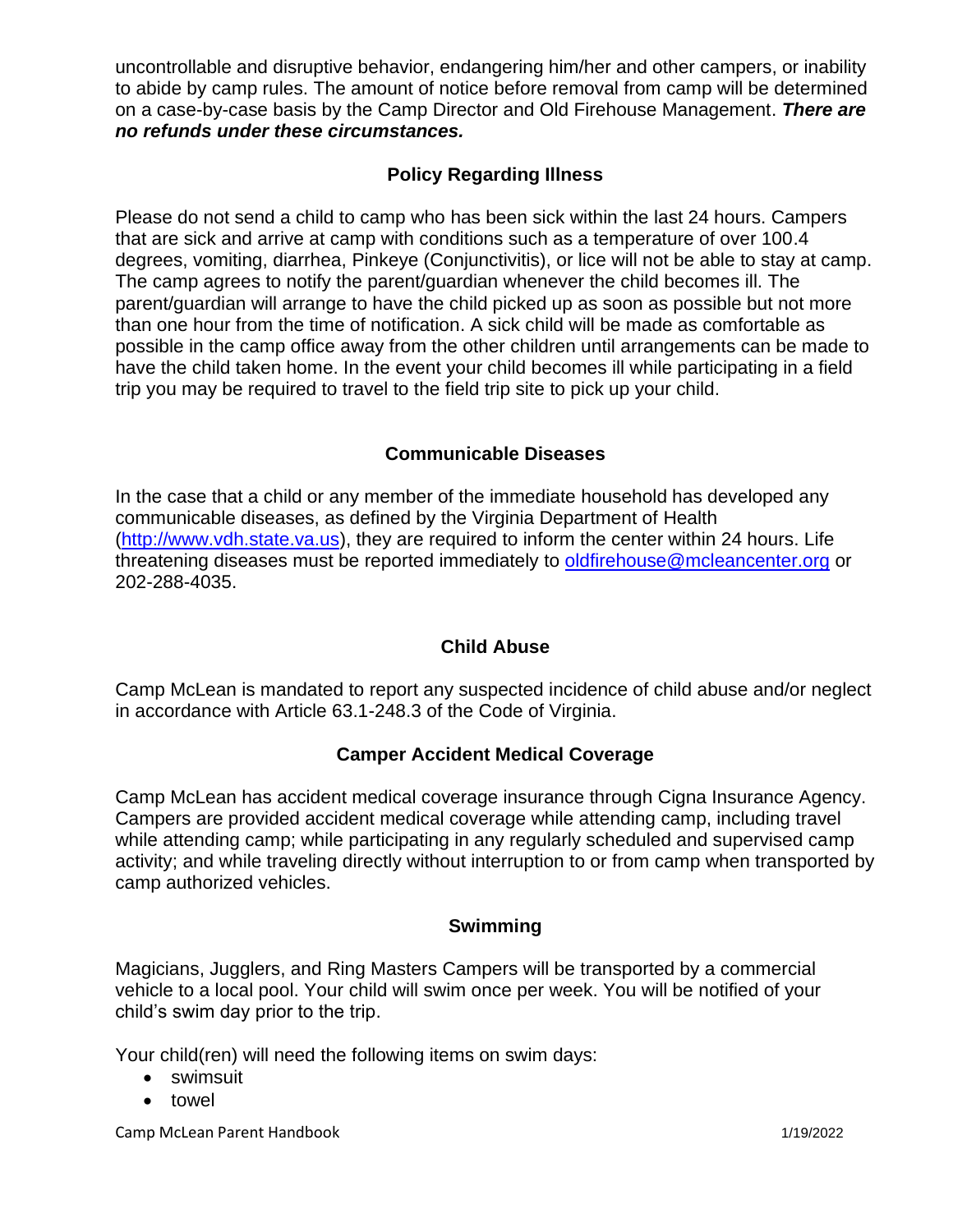- large zip-lock bag (for wet clothes)
- large carry-all bag
- sunscreen (Please review the Sunscreen, Lotion and Insect Repellent policies section.)
- Closed-toe water shoes (optional)

Please review the following pool rules carefully with your child.

- Campers planning not to swim must go to the pool with their assigned group. Counselors will provide alternative activities for those children who choose not to swim.
- Each camper is assigned a buddy and must always stay with the buddy while at the pool.
- A camp staff member must accompany all campers when in the locker room.
- Street shoes may not be worn in the enclosed pool area. All pool shoes must be closed toe. No flip-flops.
- Only bathing suits are to be worn in the pool. Alternative swimming attire is acceptable for personal reasons such as modesty, religious or cultural differences. Please inform the Camp Director when this is the case. Bathing suits are not provided by Camp McLean.
- Running, pushing, dunking or horseplay is prohibited.
- Back dives, flips, back jumps, or cartwheels from the side of the pool are prohibited.
- The campers are not allowed to climb and hang on the camp staff.
- Food, candy, gum, drinks, glass containers or breakable objects are prohibited in the pool area and locker rooms.
- Mask, snorkel, and fins may be used at the guard's discretion.
- Children under ten may wear flotation devices in the shallow water with direct supervision. Acceptable flotation devices are approved PFD's and inflatable armbands ("wings"). The pool may provide inflatable devices when available.
- Ball playing is prohibited on the pool deck. Inflatable beach balls or sponge balls are allowed in the pool during un-crowded conditions at the guard's discretion.
- Children with skin infections, open wounds, nasal, or ear discharge, vomiting or diarrhea or any other communicable disease are not permitted in the pool.
- Campers can only use the sundeck area under the direct supervision of the camp staff.

# **Magicians, Jugglers, Ring Masters Field Trips**

**You will receive a field trip itinerary and any relevant information before a field trip day. Campers will be provided a new shirt their first day of camp.** All campers must wear a Camp McLean T-shirt on all field trips**.** Your child must bring a bag lunch consisting of non-perishable foods and a drink, if necessary. Campers need not bring money since Camp McLean prepays the trip and there will not be time for shopping on the trip. Each camper is assigned a buddy within their group and will be required to stay with their buddy and with their group for the entire trip. A first aid kit is available on each field trip. We plan to return to camp from all field trips no later than 3:30 p.m. However, if we are delayed for a significant amount of time due to traffic or any other unforeseen circumstances you will be notified. In the event your child becomes ill, injured or is unable to meet the camper code of conduct while participating in a field trip you will be required to travel to the field trip site to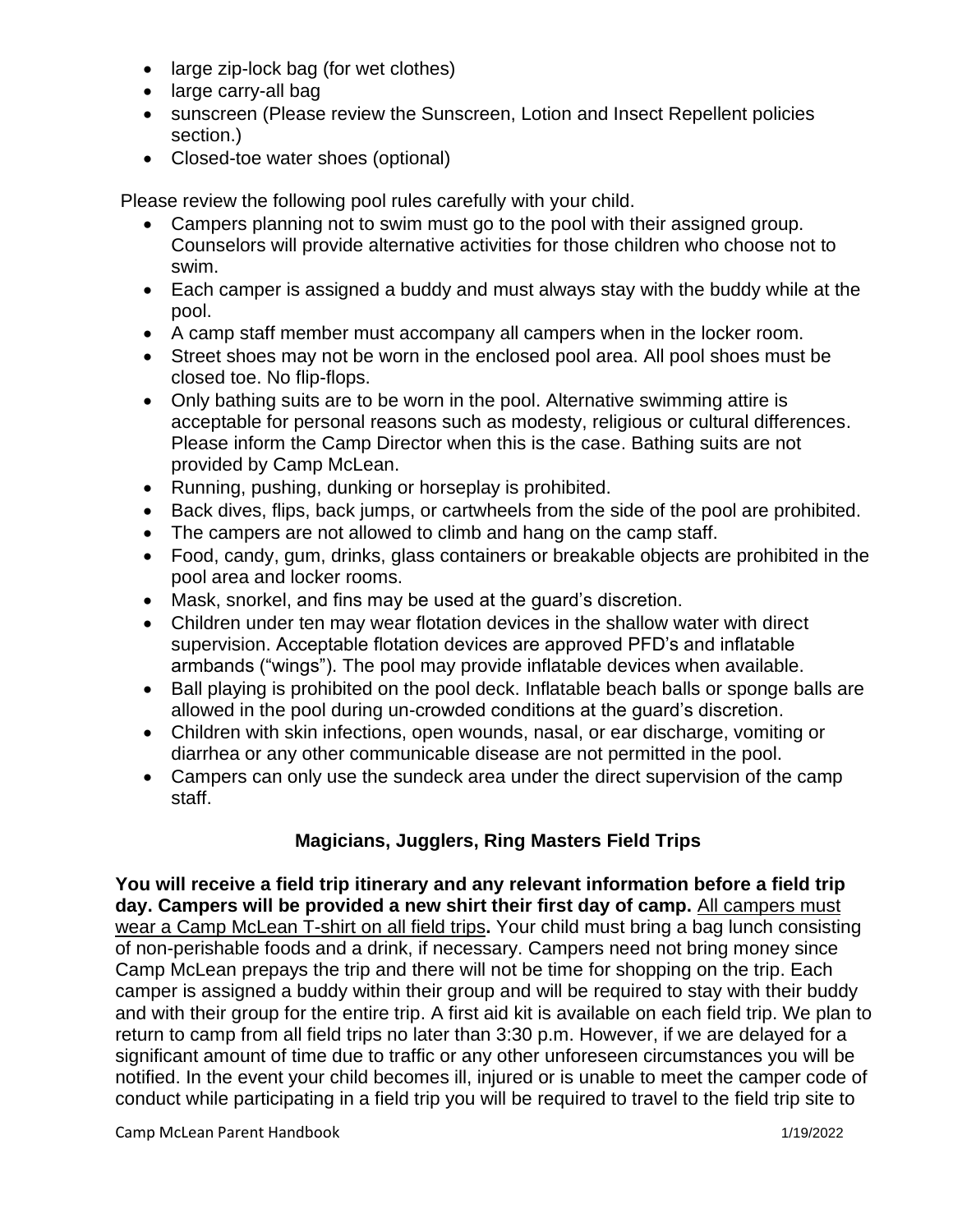pick up your child.

## **Vehicle Rules**

- All field trips are conducted on commercial carrier or Fairfax County designated vehicles.
- Campers must abide by all rules of the Fairfax County Public School regarding safe bus behavior. Please review these rules with your child. These rules can be found on the following website [https://www.fcps.edu/resources/safety-and](https://www.fcps.edu/resources/safety-and-transportation/transportation-services/school-bus-eligibility-safety-and)[transportation/transportation-services/school-bus-eligibility-safety-and](https://www.fcps.edu/resources/safety-and-transportation/transportation-services/school-bus-eligibility-safety-and)
- Campers must always listen to camp staff while on the bus.
- All passengers are to be seated while the vehicle is in motion.
- Campers are required to take their trash from the inside of the bus when departing.
- Eating and drinking are not permitted on the bus at any time unless staff approve.
- Campers are not allowed to ride in camp staff's privately owned cars, or in the back of pickup trucks or wagons.

# **Camp Survey**

You will receive a hard copy survey during the second week of each session. The surveys are important to us; we want to know what you think about our camp program. Whenever possible we use your suggestions in the surveys to better meet the needs of our patrons.

# **Parental Visits**

This summer, parental visits will not be allowed due to coronavirus restrictions.

# **Camp McLean T-Shirts**

Camp T-shirts will be issued to each camper on the first day of each session. For your child's safety, a Camp McLean T-shirt **MUST** be worn on each trip day.

# **Clothing for Camp and Children's Belongings**

Weather permitting, Camp McLean will participate in outdoor activities. These activities may involve washable paint and other media. Shorts or long pants are appropriate dress. Campers must wear sneakers or other sturdy shoes. **Sandals, flip-flops, or Heelys are not suitable footwear for camp.** Any camper allergic to poison ivy or sensitive to the sun may wish to adapt his or her clothing on the day's outdoor activities are scheduled (longsleeved shirt and pants, socks, and hat). We recommend your child bring a refillable water bottle each day with his name clearly marked.

Tots are scheduled for water play activities on some mornings on the grounds outside the school. On these days, please have your child wear their swimsuit to camp and have them bring a towel and change of clothes. We now require the Tots to wear closed-toe water shoes (e.g., Crocs). No flip-flops.

Camp McLean Parent Handbook 1/19/2022 They will also participate in special events that may involve water activities. Advance notice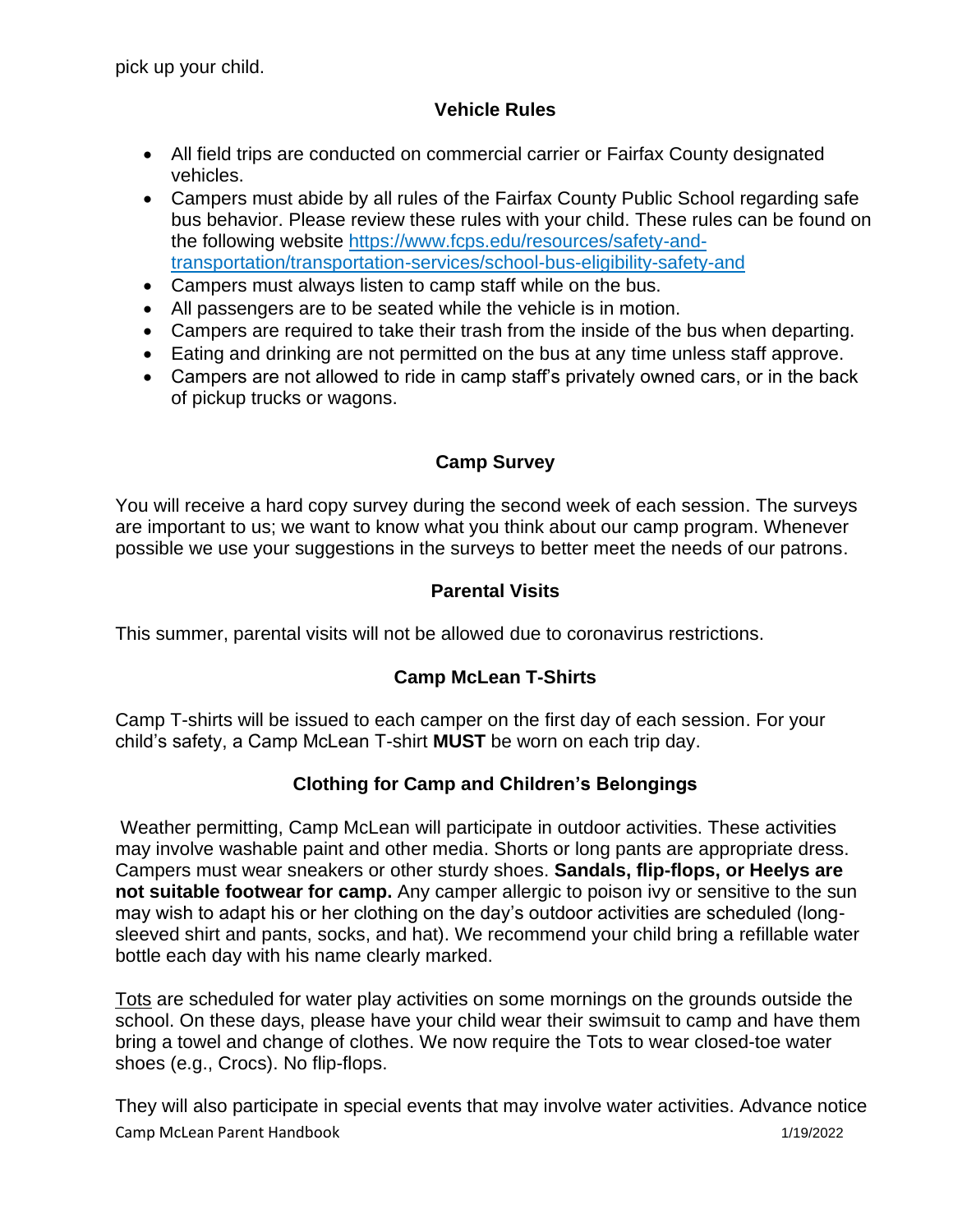will be given, so the campers can bring the appropriate clothing to camp.

**It is recommended that all clothing and personal items be clearly marked with the camper's name**. Campers are asked not to bring items of value to camp. The camp does not accept responsibility for missing items, although every effort will be made to recover lost items. Your child will have a designated area to store his or her personal belongings.

**All campers must ALWAYS have an extra change of clothes packed and brought to camp.**

**Campers are not permitted to wear Heelys (roller-skate shoes) at any time during camp or on any field trip. These shoes can create a safety hazard and are not appropriate camp attire.** 

#### **Electronic Devices**

Campers are not permitted to carry any electronic devices during the camp day. Cell phones, IPOD's, earphones, MP3 players, Nintendo DS's or any other electronic device will be confiscated. These items will be returned to the parent or guardian at the end of the camp day. If you need to be in contact with your children in the case of an emergency, please contact the Camp Office.

Cameras will be permitted during field trips and on the last day of each session only. However, Camp McLean does not accept responsibility for them. If you must send a camera to camp, please send an inexpensive disposable camera.

#### **Lunches**

**Please remember that Camp McLean is NUT FREE**! *We must protect the health and safety of all campers and staff!* Please check labels and do not send anything that includes these items in the ingredient list even if it is labeled as "may contain traces of..."

All campers are required to bring a lunch and drink every day and it must be labeled with the camper's name. This includes all items that are packaged with/by companies that produce peanut products. It is important that you check packaging labels before sending food items with your camper's lunch. The Camp McLean staff inspects all lunches daily and will remove any items that contain nuts. Should camp staff have to remove an item(s), they will replace it with as comparable an item as possible.

Refrigeration is not provided, so lunches must be packed properly. We recommend that lunches brought from home be nutritious and non-perishable. On some field trip days, lunch may be provided. If you have any concerns on these days, please feel free to send your participant with lunch.

The camp provides occasional snacks and drinks. Please inform the Camp Director if your child has any food allergies not previously noted on the camp application. We will try to make special arrangements the best we can for children with severe allergies.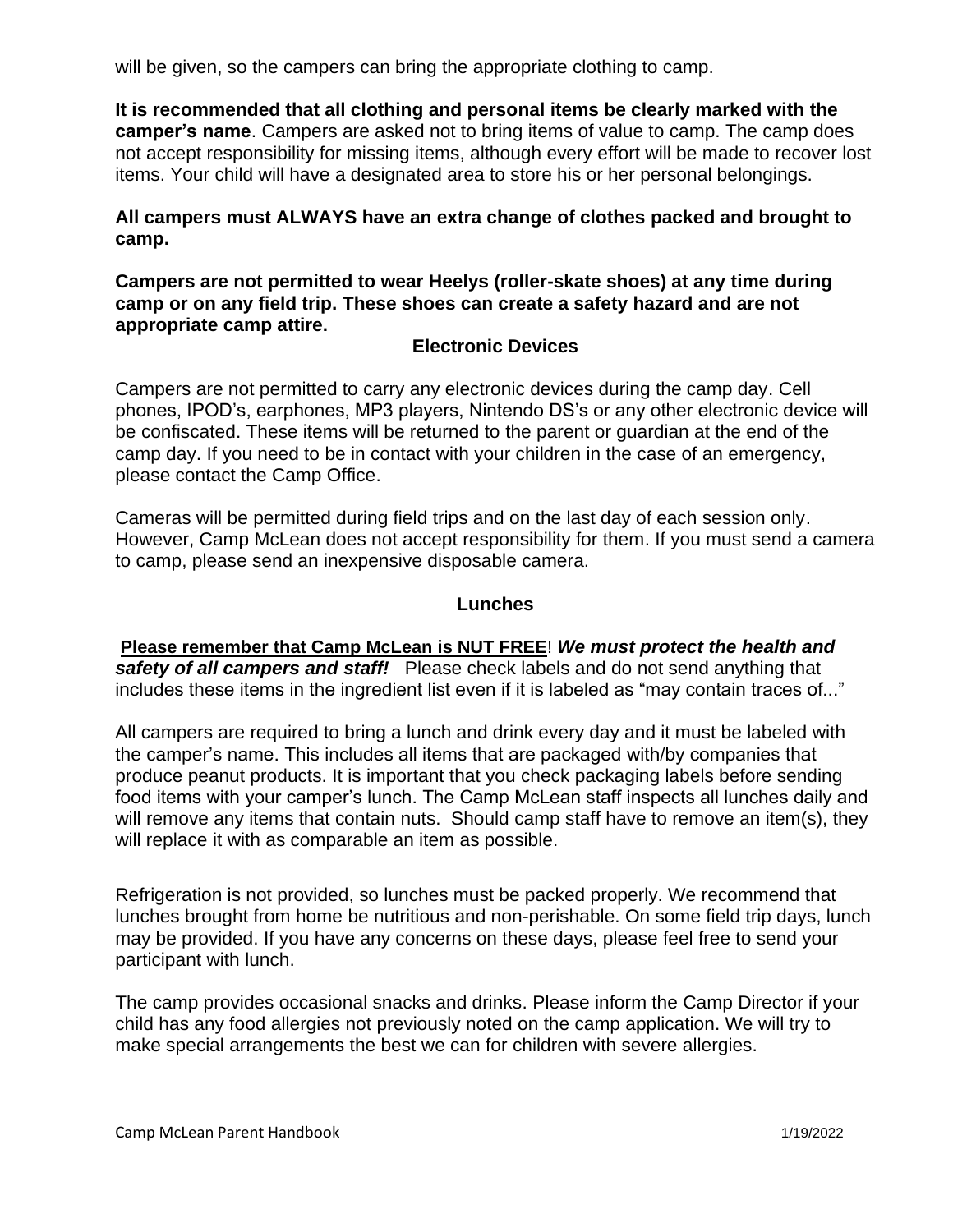#### **Medication**

If your child is on any medication, you must complete a Medication Authorization Form. The form can be obtained online at

[https://www.dss.virginia.gov/files/division/licensing/vrfdh/intro\\_page/current\\_providers/forms](https://www.dss.virginia.gov/files/division/licensing/vrfdh/intro_page/current_providers/forms/032-05-0098-00-eng.pdf) [/032-05-0098-00-eng.pdf](https://www.dss.virginia.gov/files/division/licensing/vrfdh/intro_page/current_providers/forms/032-05-0098-00-eng.pdf) or from the Camp Office. Please bring the completed form to the Camp Office on the first day of camp. **The form must include the physician's signature**. Only the Camp Director, Assistant Camp Director, Nurse or Old Firehouse Management will accept medications. All medication must be in the **original container with the prescription label or direction label attached**. The form must include the child's name, the medication's name, the dosage amount, and the number of times per day to administer the medication. All medications must be current; we will not administer outdated medication. All medications that require refrigeration will be refrigerated. All medications are kept in a locked container at camp.

#### **Summer Heat (Code Red or Higher Alerts)**

Although most camp sites are air-conditioned, when code red alerts and high-temperature warnings are issued, program activities may be modified. Scheduled events may be substituted with alternative activities such as fewer active games, water play, and indoor activities. Camp on field trip days may be moved temporarily to an indoor site at the discretion of the Camp Director.

#### **Sunscreen, Lotion, and Insect Repellent**

Camp McLean will only provide sunscreens, lotions and/or insect repellent with the written consent of parents in the form of our Camp McLean Sunscreen and Insect Repellant Permission form (in the Camp McLean Information Packet). Camp staff will not apply these products to campers without permission. You may wish to apply sunscreen, lotion, or insect repellent on your child before their arrival at camp and, with permission, our staff will reapply. At Camp McLean we use Waterbabies SPF 50 and Off Family Brand, Unscented Insect Repellant. If your child has an allergy to a product or you wish us to use a special brand, please indicate that on the child's Sunscreen and/or Insect Repellant Permission Form. Please mark the sunscreen or insect repellent bottles you send to camp with your child's name. We want to ensure that only your child uses his bottle. The American Academy of Dermatology recommends using a sun protection factor (SPF) of at least 15. The camp staff will ensure that children play in the shade whenever possible, avoid long periods of sun exposure and are provided plenty of water. The Camp Director will determine the amount of time the children spend outside depending on the weather conditions.

#### **Emergency Communication Policy**

In the rare case of an emergency, for example, fire, severe weather, or a lockdown situation, Camp McLean will contact parents/guardians by phone or by email. Please do not call the Fairfax County Elementary School. Camp McLean will follow the Fairfax County Public Schools Emergency Response Plan.